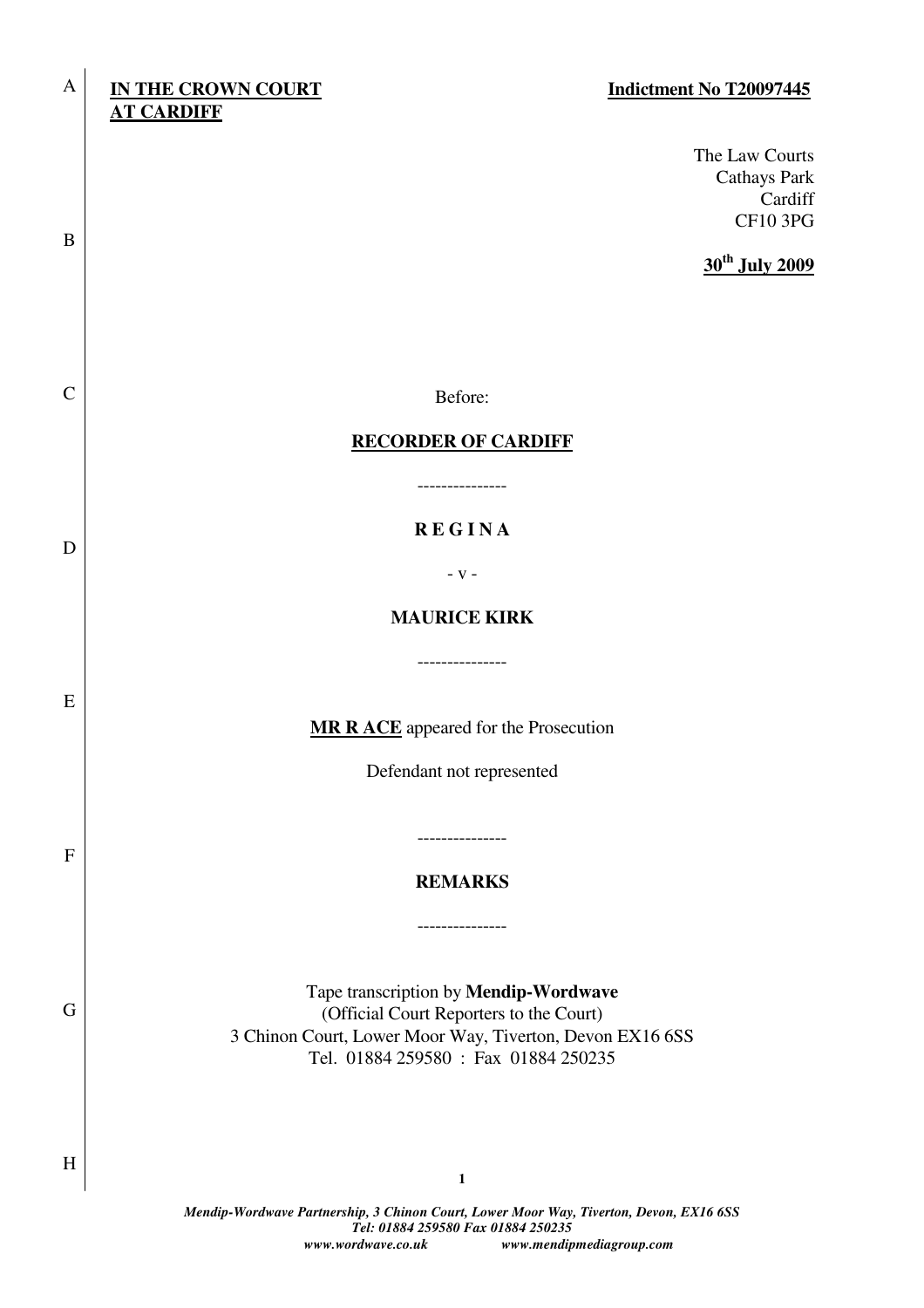#### **REMARKS**

#### **(12.17pm)**

A

B

C

D

E

**RECORDER OF CARDIFF:** Yes, sad in some ways that the defendant in this case, who I suppose is not coming, could not have been compelled to sit through the last case and get some sort of idea of what Courts actually have to do, having read some of what he writes. Yes.

**MR ACE**: Well we have made contact I should say with the prison, confirming that he is not willing to attend.

**RECORDER OF CARDIFF**: Yes.

**MR ACE:** And also that he currently on a hospital wing. It seems he has been refusing food.

**RECORDER OF CARDIFF**: Yes.

**MR ACE**: They have done an initial test on him, whether or not he can make those kind of decisions. It seems that they find that he is. They have not been able to ...

**RECORDER OF CARDIFF:** I am sorry, I did not quite catch the last sentence. Go back one sentence. Carried out initial tests?

**MR ACE**: Initial tests, they are not psychiatric tests, it seems, or preliminary tests to determine his way of thinking, have indicated that he is quite capable of making those decisions for himself at this stage. That seems to be the initial test, but, of course, it is not a full psychiatric assessment and he is refusing to undertake one.

**RECORDER OF CARDIFF:** Yes. Well I made the Orders I have made in the past. I have tried to assist.

G **MR ACE**: Yes.

> **RECORDER OF CARDIFF:** It certainly on the face of it seems from the correspondence he has been sending in that he would not be able effectively to represent himself in contested proceedings. He appears to have obsessions about particular issues, whereas what is

F

**2**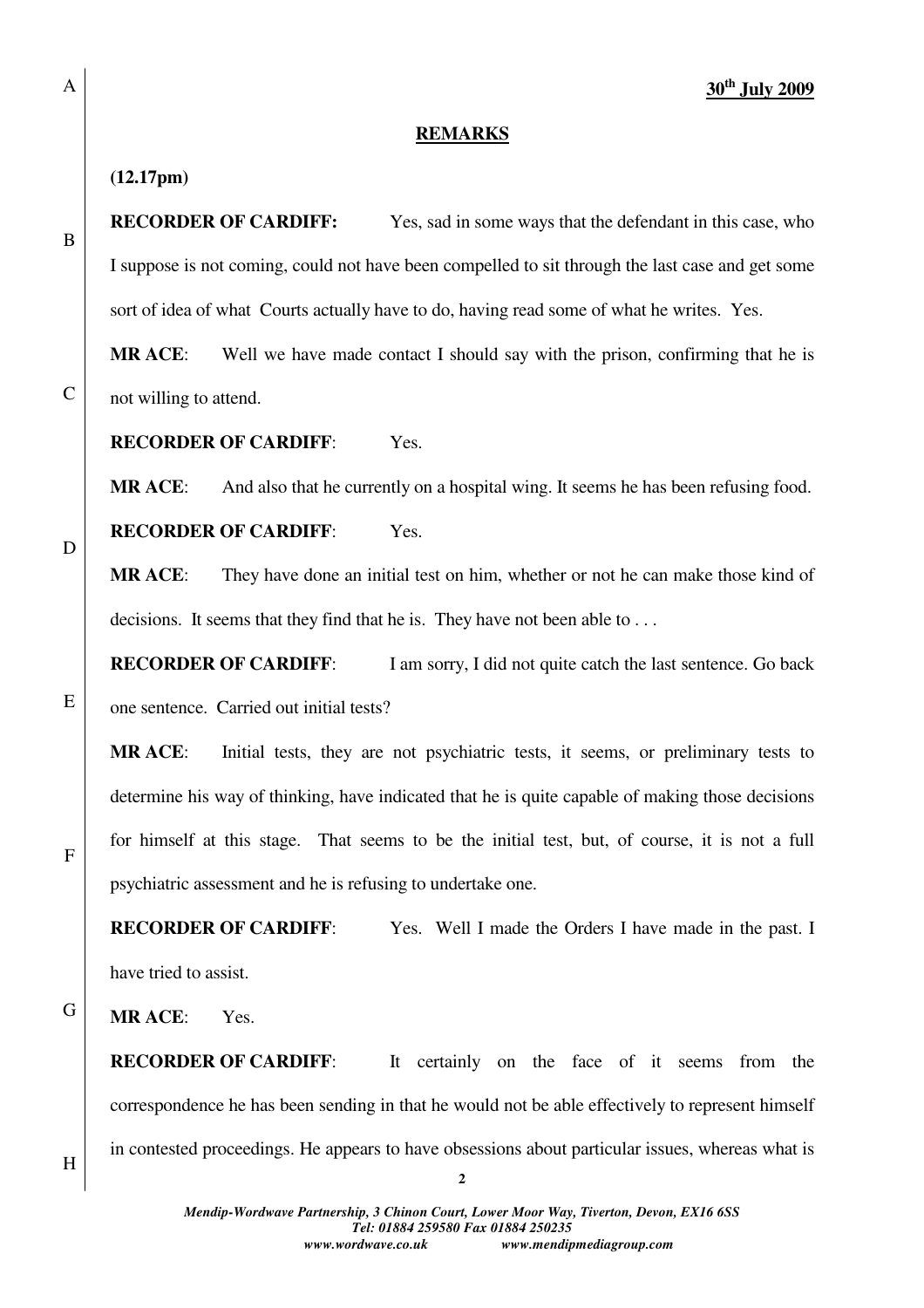important would be for him to concentrate on the merits of this case. Today the matter was listed for a bail application and I directed his production at court. He has refused to come. On an earlier occasion in line with the normal modern practice it was arranged to be dealt with over the video link, so that we can save money, and he refused to go to the video link room. I have done everything I can to give him an opportunity to make a bail application and he refuses to make one.

 In relation to representation, I have indicated on previous occasions, and indicate again, that I would grant a Representation Order to any firm of solicitors who is prepared to act for him. But he has identified no firm of solicitors who he will have acting for him, so I cannot accommodate in those circumstances. I caused the leader of the circuit to be written to, with a view to seeing whether anyone would act pro bono on his behalf, to assist me if he was not cooperating. The leader of the circuit has indicated that at least at the moment there is no-one who is prepared to act. To some extent this maybe a product of the contents of his website over the years, and the allegations he has made against various members of the legal profession. I hope that someone will be prepared to act notwithstanding.

E

F

A

B

C

D

I have tried to do everything I can to assist. I will again order a transcript of what I say today, so that nothing is done in his absence that he is not aware of. I really do not think there is much more I can do.

**MR ACE**: My Lord, no. I don't know whether some information from a psychiatrist for any information may assist the Court. What has been attempted . . .

**RECORDER OF CARDIFF:** Thank you very much Mr Ace. If anything can be done to expedite a psychiatric report upon Mr Kirk and a medical report as to his physical condition it should be done. And Mr Kirk needs to understand that the Court simply identifies that a report is needed. We do not choose the particular psychiatrist to achieve a result, and we expect the psychiatrists to behave in accordance with their usual professional standards.

H

G

**3**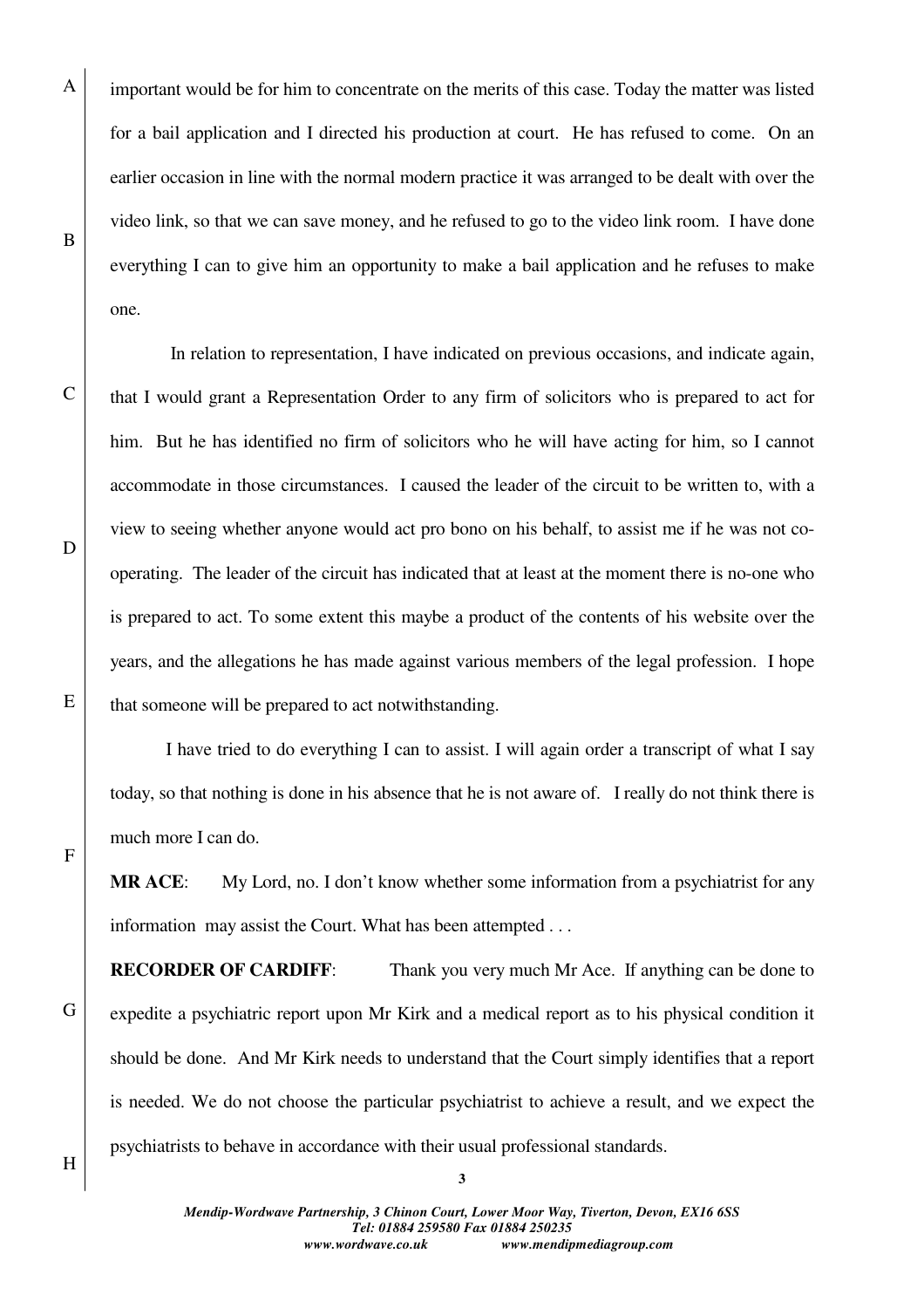**MR ACE**: My Lord, yes.

**RECORDER OF CARDIFF:** But when I am confronted with someone who will neither be dealt with over the video link or come to make a bail application, and who writes letters which do not focus on the issues which actually arise, I am bound to try to look after him by causing an enquiry to be made into his psychiatric health. Solicitors have tried to assist, and I have been grateful. They have had meetings with him. But they tell me they cannot act for him, he does not want them. I have indicated it is not a question of an individual firm, he can have whatever firm he likes, and he will not have one.

**MR ACE**: My Lord yes.

**RECORDER OF CARDIFF:** In such circumstances considerable public money is being wasted by what he is doing and we are at the moment getting nowhere. And if he continues to refuse to come to court until I have a psychiatric report I am in some difficulty I think appointing someone to act on his behalf.

**MR ACE**: My Lord, yes.

**RECORDER OF CARDIFF:** So there is an impasse entirely of his own making. And if he is not mentally ill it is difficult to understand what he is trying to achieve. Today's hearing leads to nothing and wastes further public time and money. It is apparent that he has no conception that he causes difficulty to other people, other litigants, defendants, witnesses and so on by behaving in this fashion. He is entirely on the face of it concerned with himself and nothing else. Beyond that I cannot go.

**MR ACE**: Well bearing in mind it is a Court Order to report, I understand thus far.

G

**RECORDER OF CARDIFF**: Yes.

**MR ACE:** Would it be incumbent perhaps on the Court to contact the ...

*Mendip-Wordwave Partnership, 3 Chinon Court, Lower Moor Way, Tiverton, Devon, EX16 6SS Tel: 01884 259580 Fax 01884 250235 www.wordwave.co.uk www.mendipmediagroup.com* 

**4**

A

B

C

D

E

F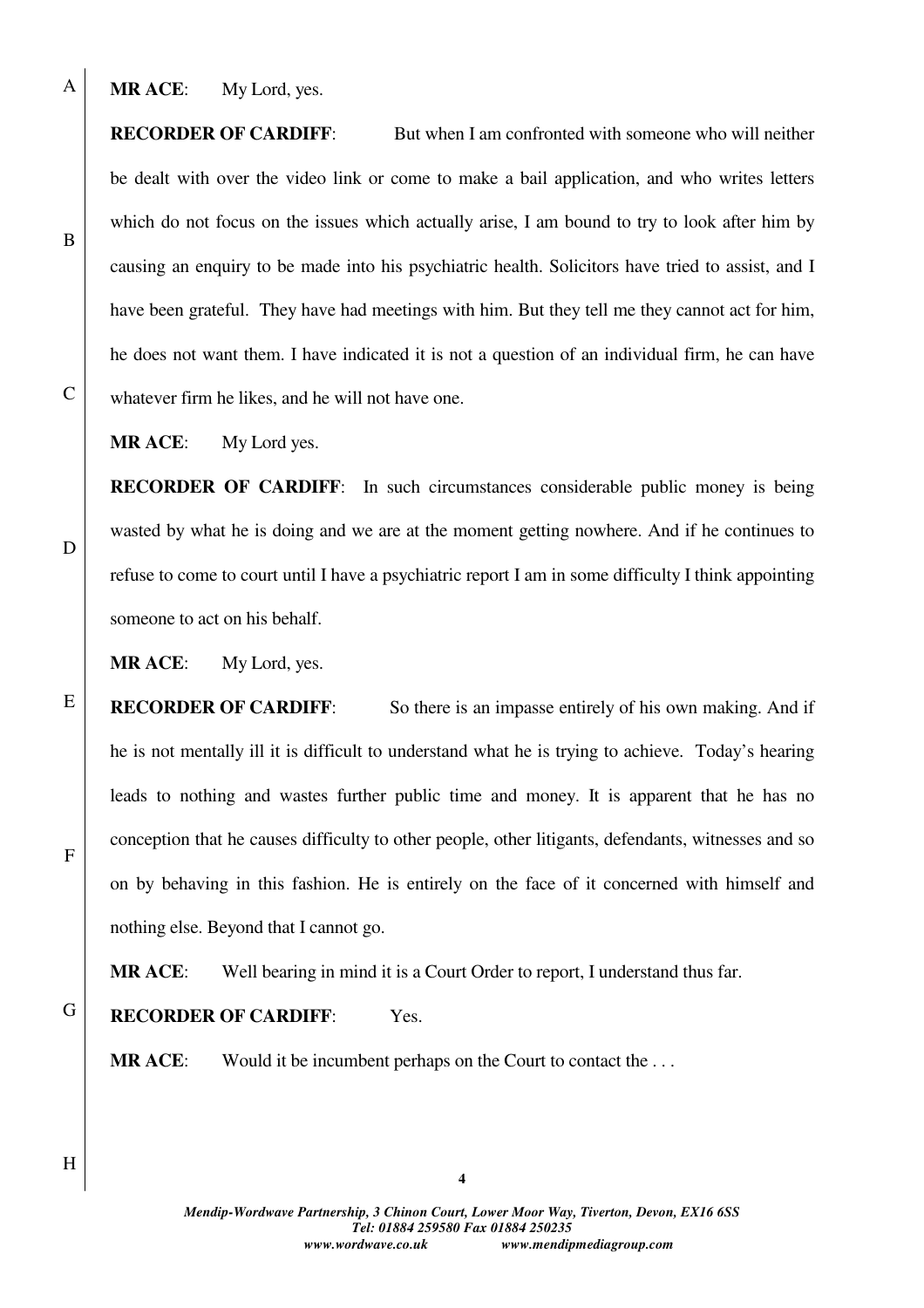**RECORDER OF CARDIFF:** Yes the Court will contact the psychiatrist concerned and see whether he can speed things up. Likewise in relation to the medical report I asked for from the doctors at the prison, if it can be speeded up it must be done.

**MR ACE**: Yes.

A

B

C

D

E

F

H

**RECORDER OF CARDIFF:** I am willing to release the matter, of course, from myself. It can be dealt with by any other judge who is prepared to take it during my absence. And it remains as it was on the last occasion, that a bail application can be dealt with at short notice. But it is not to be listed unless Mr Kirk indicates that he is prepared either to come to court or appear over the video link, given that both options have been pursued and he has refused to cooperate on either basis.

**MR ACE**: Thank you very much, my Lord.

**RECORDER OF CARDIFF:** Thank you. I am sorry your time has been wasted. Transcript ordered. Thank you. Mr Ace, one thing did occur to me, there may have been some psychiatric assessment of Mr Kirk in the United States.

**MR ACE**: My Lord that has occurred to me. We have discussed that in relation to the incident which is referred to in the case itself.

## **RECORDER OF CARDIFF**: Yes.

**MR ACE**: Flying near the President's ranch.

**RECORDER OF CARDIFF:** If someone could obtain a copy of that, of course, it would need to be disclosed to Mr Kirk and him given a full opportunity to comment on it. That might provide material upon which I would be able to make an Order?

G **MR ACE**: Yes. I am afraid I am not in a position as to what the disclosure rules regarding information of the Americans in this case do have on this. They clearly will have a wealth of information on him, and there clearly must have been some kind of assessment.

**RECORDER OF CARDIFF:** Yes, well it is just a thought.

**5**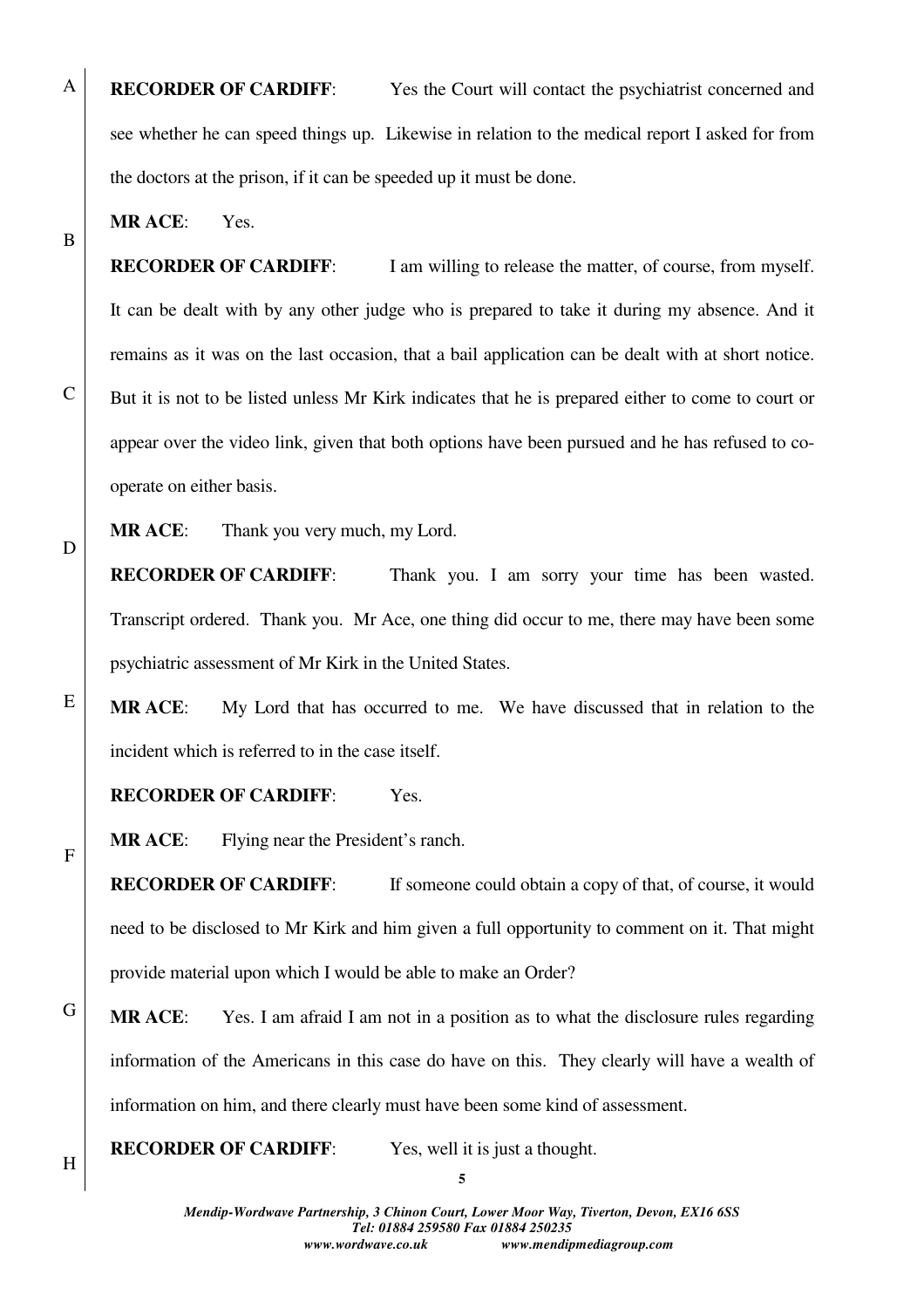**MR ACE**: Yes.

**RECORDER OF CARDIFF:** That if anything can be done to try to make progress in this case. To some extent it would save him from himself.

**MR ACE**: Yes.

**RECORDER OF CARDIFF:** But I cannot make any Order against United States Authorities. There is no application before me anyway. And I just do not know what they discovered.

**MR ACE**: Well it maybe that there is reference in the current medical notes that will be held in this country to that incident and to those issues. It maybe that the current psychiatrist can at least take whatever steps he thinks appropriate to obtain information, if it is indeed possible to obtain it.

D

E

A

B

C

## **RECORDER OF CARDIFF**: Yes.

**MR ACE:** It is something that has occurred to the Crown as well.

**RECORDER OF CARDIFF:** Yes. It also seems important that what is actually happening in this case is properly reported as opposed to what might appear on websites.

**MR ACE**: Yes.

**RECORDER OF CARDIFF:** Portraying some unfair treatment of someone who in fact the Court is bending over backwards to treat fairly. Thank you.

---------------------------------------------------------------------------------------

F

G

H